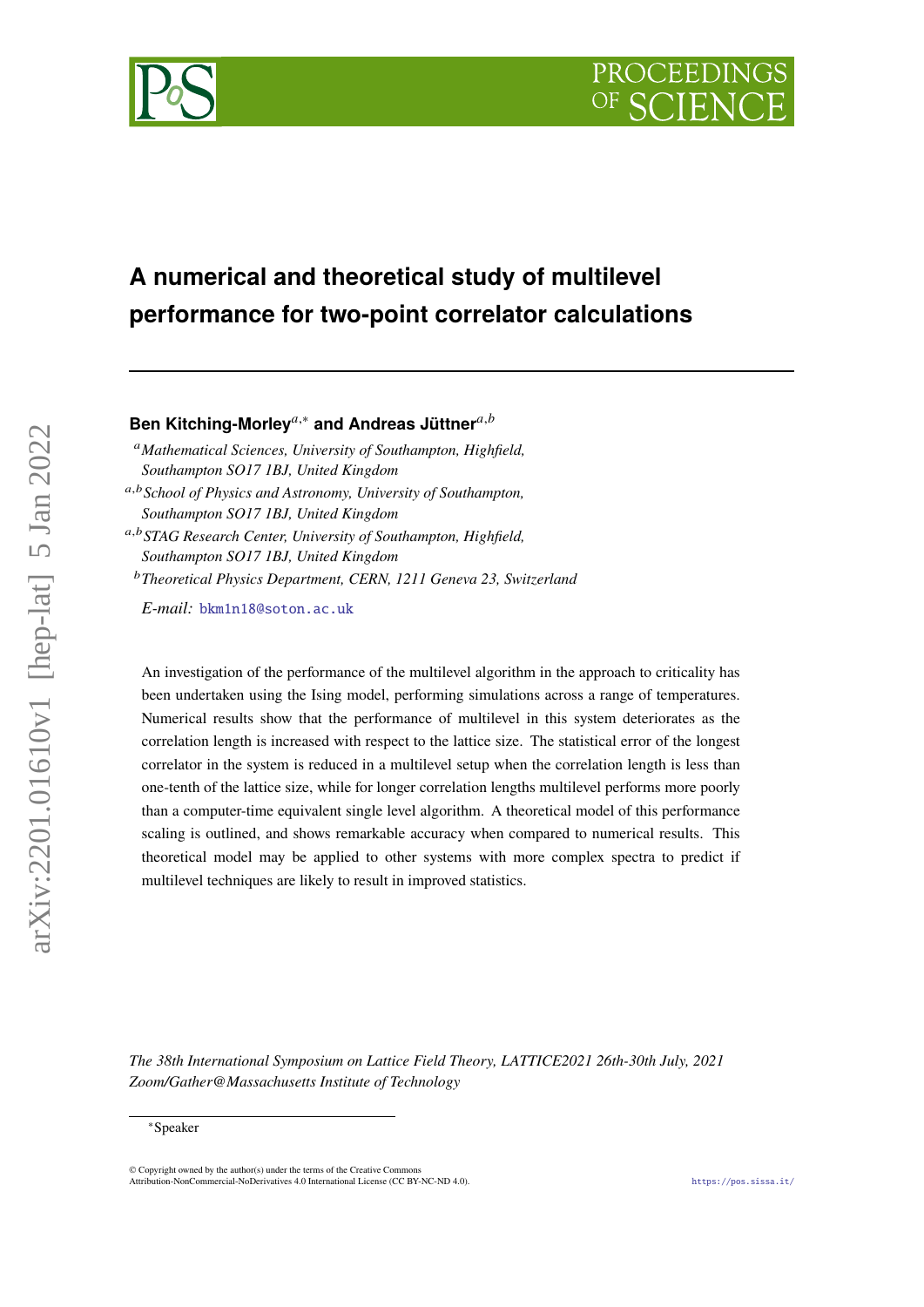#### **1. Introduction**

One barrier to precise lattice results is the signal-to-noise problem. It occurs when the two-point correlator decays exponentially with increasing separation while the statistical error due to random fluctuations remains constant. Multilevel techniques ([\[1\]](#page-8-0), [\[2\]](#page-8-1)) involve dividing the lattice into subregions separated by boundaries and simulating these sub-regions independently. They have proven effective at overcoming the signal-to-noise problem, especially in lattice gauge theory. There is a great deal of interest in studying theories at criticality. Of particular interest to the authors are holographic models of the early universe [\[3\]](#page-8-2). To simulate these theories one must tune a bare mass parameter such that the theory is at a nonperturbative massless (critical) point [\[4\]](#page-8-3). In this study numerical results from the Ising model are used to study the performance of multilevel in the approach to criticality. Additionally, a theoretical model to understand this performance is proposed and tested against this numerical data.

#### **2. The multilevel algorithm**

In this article we will focus on a two-level setup, splitting the lattice Λ into two sub-regions  $\{\Lambda_1, \Lambda_2\}$ which are separated by boundaries  $\partial B$ . The action is local so with boundaries one lattice site thick there are no contributions that mix  $\Lambda_1$  and  $\Lambda_2$ . The path integral can then be decomposed as

$$
\int_{x \in \Lambda} \mathcal{D}\phi(x) e^{-S[\Lambda]} = \int_{x \in \partial B} \mathcal{D}\phi(x) e^{-S[\partial B]} \prod_{r=1}^{2} \int_{x \in \Lambda_r} \mathcal{D}\phi(x) e^{-S[\Lambda_r; \partial B]}.
$$
 (1)

In performing a multilevel simulation we first produce  $N$  configurations of the whole lattice. These configurations are used to fix the boundary sites  $\partial B_i$  where  $i \in \{1, 2, ..., N\}$ . We produce sublattice ensembles, with  $M$  configurations for each boundary configuration, labelled by the index  $j_r \in \{1, 2, ..., M\}$  for sub-region  $\Lambda_r$ . In the following calculations we assume that the Monte-Carlo time between successive boundary configurations and between successive sub-lattice configurations is sufficiently large that the effects of autocorrelation can be ignored. Consider fields insertions  $\phi(x)$  and  $\phi(y)$ , where x is in sub-lattice  $\Lambda_1$  and y is in  $\Lambda_2$ . For a given boundary configuration  $\partial B_i$  the field values  $\phi(x)_{ij_1}$  and  $\phi(y)_{ij_2}$  are sampled from distributions with means  $\mu_x(\partial B_i)$  and  $\mu_y(\partial B_i)$  and variances  $\sigma_x^2(\partial B_i)$  and  $\sigma_y^2(\partial B_i)$  respectively. Defining

$$
X_i = \frac{1}{M} \sum_{j_1} \phi(x)_{ij_1}, \qquad Y_i = \frac{1}{M} \sum_{j_2} \phi(y)_{ij_2}, \tag{2}
$$

we use the central limit theorem to give us

$$
X_i \sim N\left(\mu_X(\partial B_i), \frac{\sigma_X^2(\partial B_i)}{M}\right), \qquad Y_i \sim N\left(\mu_Y(\partial B_i), \frac{\sigma_Y^2(\partial B_i)}{M}\right).
$$
 (3)

The two-point correlator is given by  $Z = (1/N) \sum_i \tilde{Z}_i/N$ , where  $\tilde{Z}_i = X_i Y_i$ . The two-point correlation between  $\phi(x)$  and  $\phi(y)$  is accounted for through the means of their distributions ( $\mu_x(\partial B_i)$ and  $\mu_v(\partial B_i)$ , which are both conditionally dependent on the boundary. There is no residual statistical correlation between  $X_i$  and  $Y_i$ . We therefore have that

$$
\langle \tilde{Z}_i \rangle = \langle X_i Y_i \rangle = \langle X_i \rangle \langle Y_i \rangle = \mu_{X_i} \mu_{Y_i},\tag{4}
$$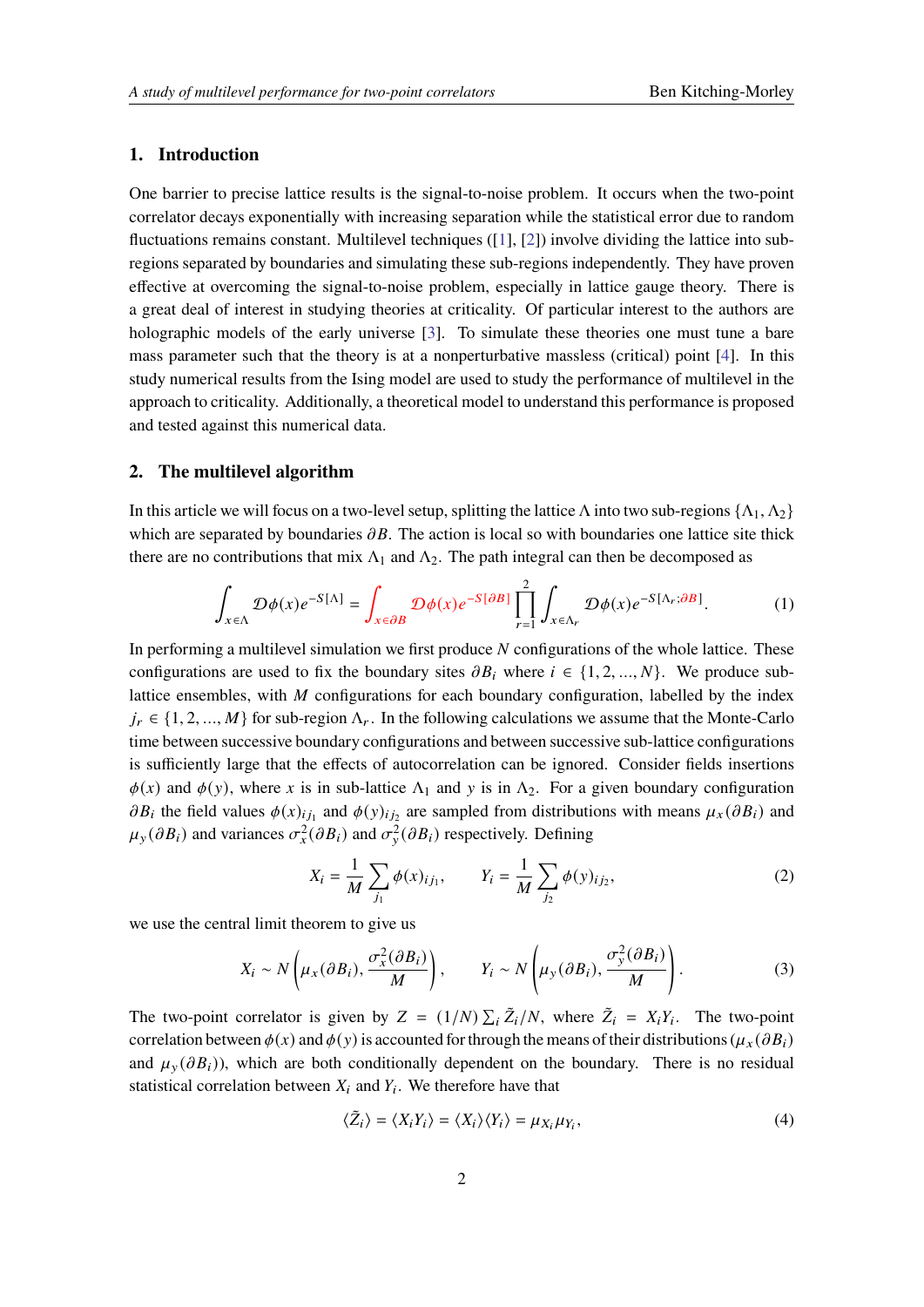where  $\mu_{X_i} = \mu_X(\partial B_i)$  and  $\mu_{Y_i} = \mu_Y(\partial B_i)$ . One can show that the variance of  $\tilde{Z}_i$  is given by

<span id="page-2-0"></span>
$$
\sigma_{\tilde{Z}_i}^2 = \sigma_{X_i}^2 \sigma_{Y_i}^2 + \mu_{X_i}^2 \sigma_{Y_i}^2 + \mu_{Y_i}^2 \sigma_{X_i}^2, \tag{5}
$$

where  $\sigma_{X_i}^2 = \sigma_x^2(\partial B_i)/M$  and  $\sigma_{Y_i}^2 = \sigma_y^2(\partial B_i)/M$ . Using E and Var to represent the expectation value and variance of  $\tilde{Z}$  as we vary the boundary configuration, the law of total variance tells us that

$$
Var(\tilde{Z}) = Var(\mu_{\tilde{Z}}) + E(\sigma_{\tilde{Z}}^2),
$$
  
=  $Var(\mu_X \mu_Y) + E(\mu_X^2 \sigma_Y^2 + \mu_Y^2 \sigma_X^2 + \sigma_X^2 \sigma_Y^2),$  (6)

giving us overall that (see also [\[5\]](#page-8-4)))

$$
Var(Z) = \frac{1}{N} \left( Var(\mu_x \mu_y) + \frac{1}{M} E(\mu_x^2 \sigma_y^2 + \mu_y^2 \sigma_x^2) + \frac{1}{M^2} E(\sigma_x^2 \sigma_y^2) \right). \tag{7}
$$

The relative contribution of the terms in this formula will determine if a multilevel algorithm outperforms a single level one. The computational cost of a multilevel simulation is equivalent to a single level simulation with  $N \times M$  configurations, which has a variance scaling like  $1/NM$ . If the two-point function is largely boundary dominated, then  $Var(\mu_x \mu_y)/N$  will be the leading scaling, and a multilevel algorithm will give correlator estimates with a variance  $M$  larger than an equivalent single level algorithm. By contrast, if the boundary has little impact on  $\phi(x)$  and  $\phi(y)$ . and these field insertions have zero mean, we achieve a  $1/NM^2$  scaling of the variance, which is an improvement over single level variance scaling by a factor of  $M$ .

Multilevel techniques are now used widely in the simulation of lattice gauge theories, however their application in other areas of lattice physics is an area of active study. Research has been done to implement multilevel in QCD with fermions where the quark propagators are non-local and thicker boundaries must be used [\[6\]](#page-8-5). Multilevel algorithms has also been studied as a potential technique to overcome critical slowing down [\[7\]](#page-8-6). Some authors have investigated the use of symmetries to improve the efficiency of multilevel [\[8\]](#page-8-7). Recently multilevel methods have been used in calculations of the muon magnetic moment [\[9\]](#page-8-8).

In this paper the two-dimensional Ising model has been used as a test system to investigate the performance of multilevel in the approach to criticality. Fields  $\phi((x, y))$  populate a two-dimensional square lattice of size L, and have values in the set  $\{-1, +1\}$ . The discretized path integral is

$$
Z = \int \mathcal{D}\phi \exp\left(-\beta \left(J \sum_{(i,j)n.n.} \phi_i \phi_j + B \sum_i \phi_i\right)\right),\tag{8}
$$

where the first term involves a sum over nearest neighbours  $(n,n)$  and the second term is the energy due to an external magnetic field, B. We take  $J = 1$ ,  $B = 0$  from here on. In this instance the system has a known second-order phase transition, with a critical temperature  $T_c = \left(\frac{1}{2}\right)^2$  $\frac{1}{2} \log(1 +$ √  $\left( \overline{2}\right)$ <sup>-1</sup> [\[10\]](#page-8-9). The theory was simulated using a Metropolis-Hastings [\[11,](#page-8-10) [12\]](#page-8-11) algorithm implemented in Python. The performance of the simulation could be improved by the use of a compiled language, parallelization and clustering techniques [\[13\]](#page-8-12). However, the Ising model is being used here only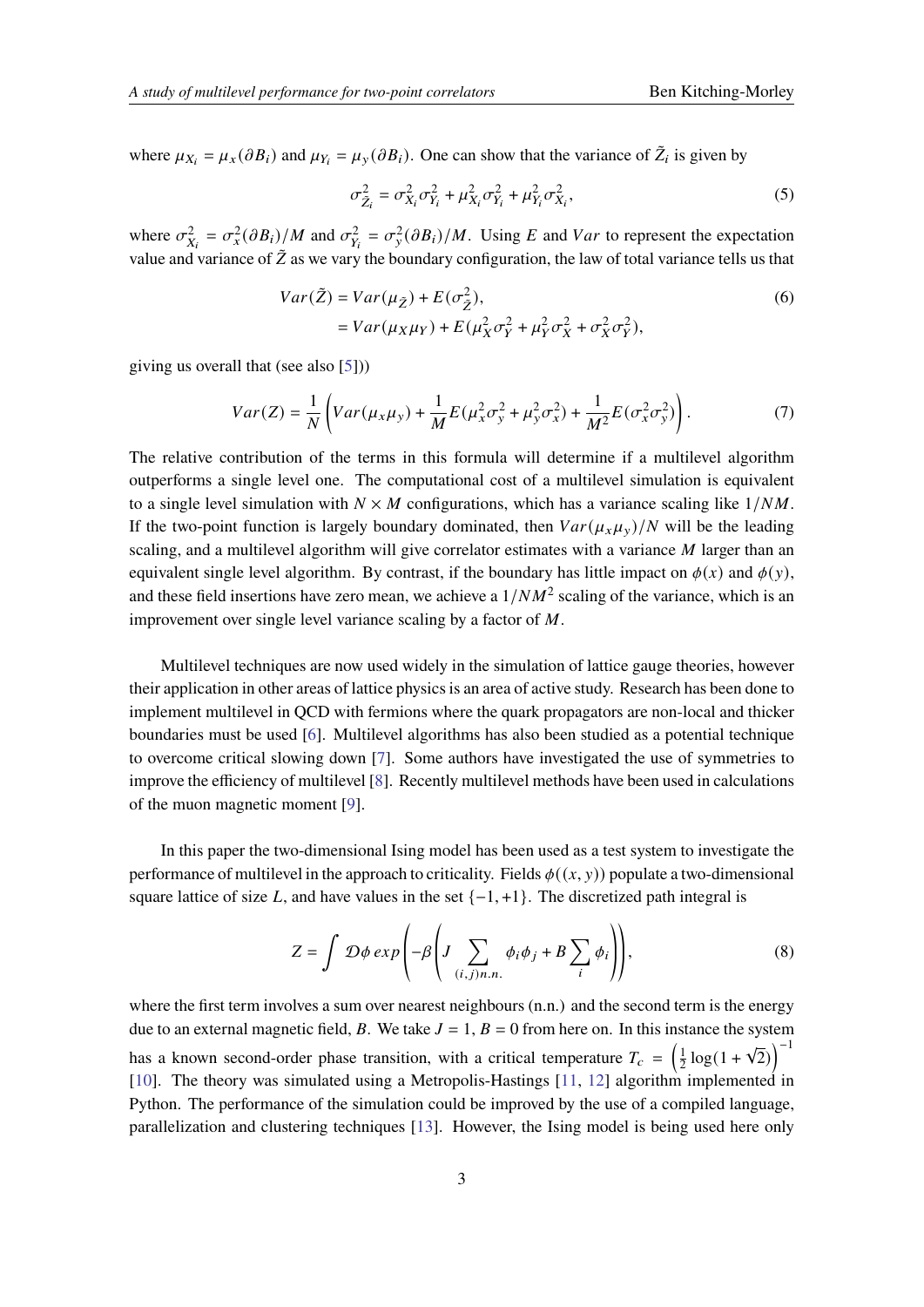

Figure 1: A multilevel set up with two sub-lattices.

as a test system to investigate multilevel and hence the precision of the results isn't intended to be competitive. For simplicity we use slice-coordinate fields from now on,  $\Phi(x) = \frac{1}{L} \sum_{y} \phi((x, y))$ . We split the lattice along the x-axis so that a given slice-coordinate field only contains contributions from  $\partial B$ ,  $\Lambda_1$  or  $\Lambda_2$ .

#### **3. Evaluating multilevel performance**

To evaluate the performance of our multilevel simulations we compare them to a computationally equivalent single level simulation with  $N_{single} = N \times M$  configurations. In this system the two-point correlator of slice coordinates at x and  $x + \delta$  is given by

$$
C^{s}(\delta; x) = \frac{1}{N_{\text{single}}}\sum_{i=1}^{N_{\text{single}}}\Phi_{i}(x)\Phi_{i}(x+\delta). \tag{9}
$$

If  $x + \delta \geq L$  we apply periodic boundary conditions:  $\Phi_i(x + \delta) = \Phi_i(x + \delta - L)$ . The multilevel two-point function between a slice-coordinate field at  $x \in \Lambda_r$  and  $x + \delta \in \Lambda_s$  is given by

$$
C^{m}(\delta; x) = \frac{1}{NM^2} \sum_{i=1}^{N} \sum_{j_r=1}^{M} \sum_{j_s=1}^{M} \Phi_{ij_r}(x) \Phi_{ij_s}(x + \delta),
$$
\n(10)

where *i* indexes the boundary configuration and  $j_k$  indexes the sub-lattice configuration in region  $\Lambda_k$ . Note that because the multilevel decomposition of the path integral is exact,  $E(C^m(\delta; x))$  =  $E(C<sup>s</sup>(\delta; x)) := C<sub>2</sub>(\delta)$ . After performing an average over the boundary configurations, we can apply the central limit theorem,

$$
C_2^s(\delta; x) \sim N\left(C_2(\delta), \sigma_s^2(x)\right), \qquad C_2^m(\delta; x) \sim N\left(C_2(\delta), \sigma_m^2(x)\right), \tag{11}
$$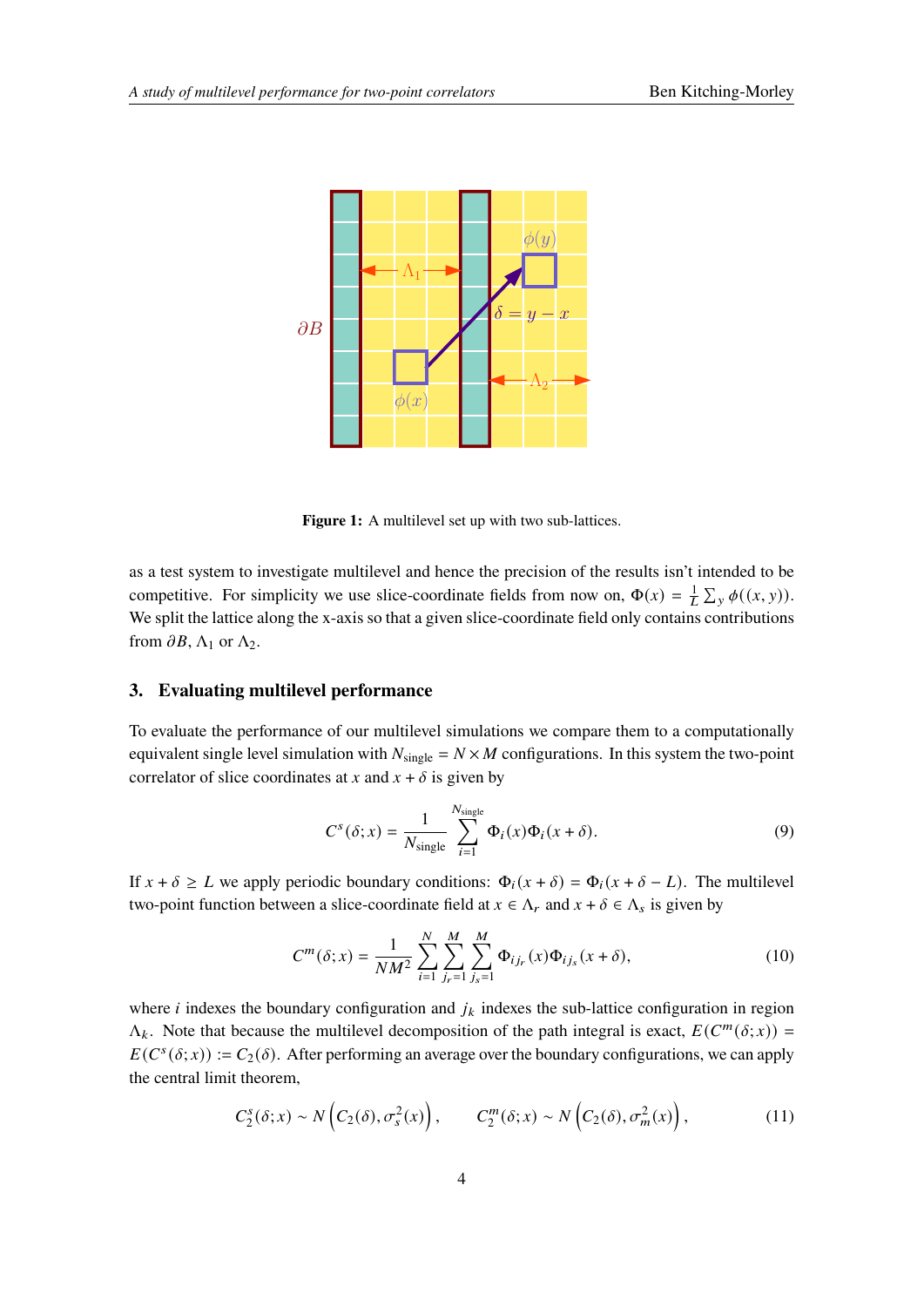where  $\sigma_m^2(x)$ , in the case of  $\Lambda_r \neq \Lambda_s$ , is given by equation [\(7\)](#page-2-0) and in other cases by similar expressions. Analogous expressions hold for the single level variance  $\sigma_s^2(x)$ .

#### **3.1 Optimum Weighting**

To obtain the overall estimate for the two-point correlator we take a weighted average across all values of  $x$ ,

$$
C_2^s(\delta) = \sum_x W_x^s C_2^s(\delta; x),
$$
  
\n
$$
C_2^m(\delta) = \sum_x W_x^m C_2^m(\delta; x),
$$
\n(12)

where  $\sum_{x} W_x^s = \sum_{x} W_x^m = 1$ . Defining  $\mathbf{W}^m = (W_1^m, W_2^m, ..., W_L^m)$  and  $\mathbf{W}^s = (W_1^s, W_2^s, ..., W_L^s)$ , the overall distribution of our correlator estimator is given by

$$
C_2^s(\delta) \sim (C_2(\delta), \mathbf{W}^s \cdot Cov^s(\delta) \cdot \mathbf{W}^s), \qquad (13)
$$

$$
C_2^m(\delta) \sim (C_2(\delta), \mathbf{W}^m \cdot Cov^m(\delta) \cdot \mathbf{W}^m), \qquad (14)
$$

where  $Cov^m(\delta)$  is the  $L \times L$  covariance matrix between multilevel correlators of separation  $\delta$  with their first insertion at different positions on the lattice:  $Cov^m(\delta)_{x_1x_2} = \langle C_2^m \rangle$  $2^m_2(\delta; x_1) C_2^m$  $\binom{m}{2}(\delta; x_2)$  –  $\langle C_2^m$  $\binom{m}{2}(\delta; x_1) \rangle \langle C_2^m$  $Z_2^m(\delta; x_2)$ , while  $Cov^s(\delta)$  is defined similarly. We choose the values of  $W_x^m$  that minimize the quadratic form  $W^m \cdot Cov^m(\delta) \cdot W^m$  subject to  $\sum_x W_x^m = 1$ . For a single level algorithm the optimal choice of  $W^s$  is  $W^s = 1/L \forall x$ . In this piece of work, the covariance matrix has been determined in two different ways. The first is to use the simulation data to calculate an empirical covariance matrix, which is used to weight the correlators and numerically evaluate multilevel. To avoid introducing a bias, the data used to find optimal weights was separated from the data weighted by those weights. We therefore split the data into sets, and use the data in all but one of the sets to determine the weighting for the data in the remaining set. We repeat this for each set in turn to get weighted contributions from all sets. The second part of this work is to provide a model for predicting the covariance matrix, and therefore multilevel performance.

#### **3.2 Observed Performance Gain**

An  $L = 32$ ,  $N = 500$ ,  $M = 500$  multilevel simulation and a computational-cost-equivalent single level setup were both executed using Python. The ratio  $\sigma_s / \sigma_m$  against the correlation length  $\xi$  is shown for both short ( $\delta = 4$ ) and long ( $\delta = 16$ ) correlators in figure [\(2\)](#page-5-0). For the single level system a uniform weighting was used, while for the multilevel system one of three possible weighting schemes was used:

- 1. **Optimum Weights** Weights that minimize the quadratic form  $W^m \cdot Cov^m(\delta) \cdot W^m$  subject to  $\sum_{x} W_x^m = 1$ .
- 2. **Even Weights**  $W_x^m = 1/L$ ,  $\forall x$ .
- 3. **Basic Weighting** Correlators between two boundaries have a weight of 1, while correlators between a boundary and a non-boundary site, or between two sites in the same sub-lattice, have a weight of M. Correlators between two different sub-lattices have a weight of  $M^2$ . These weights are then normalized by  $\sum_{x} W_x^m = 1$ .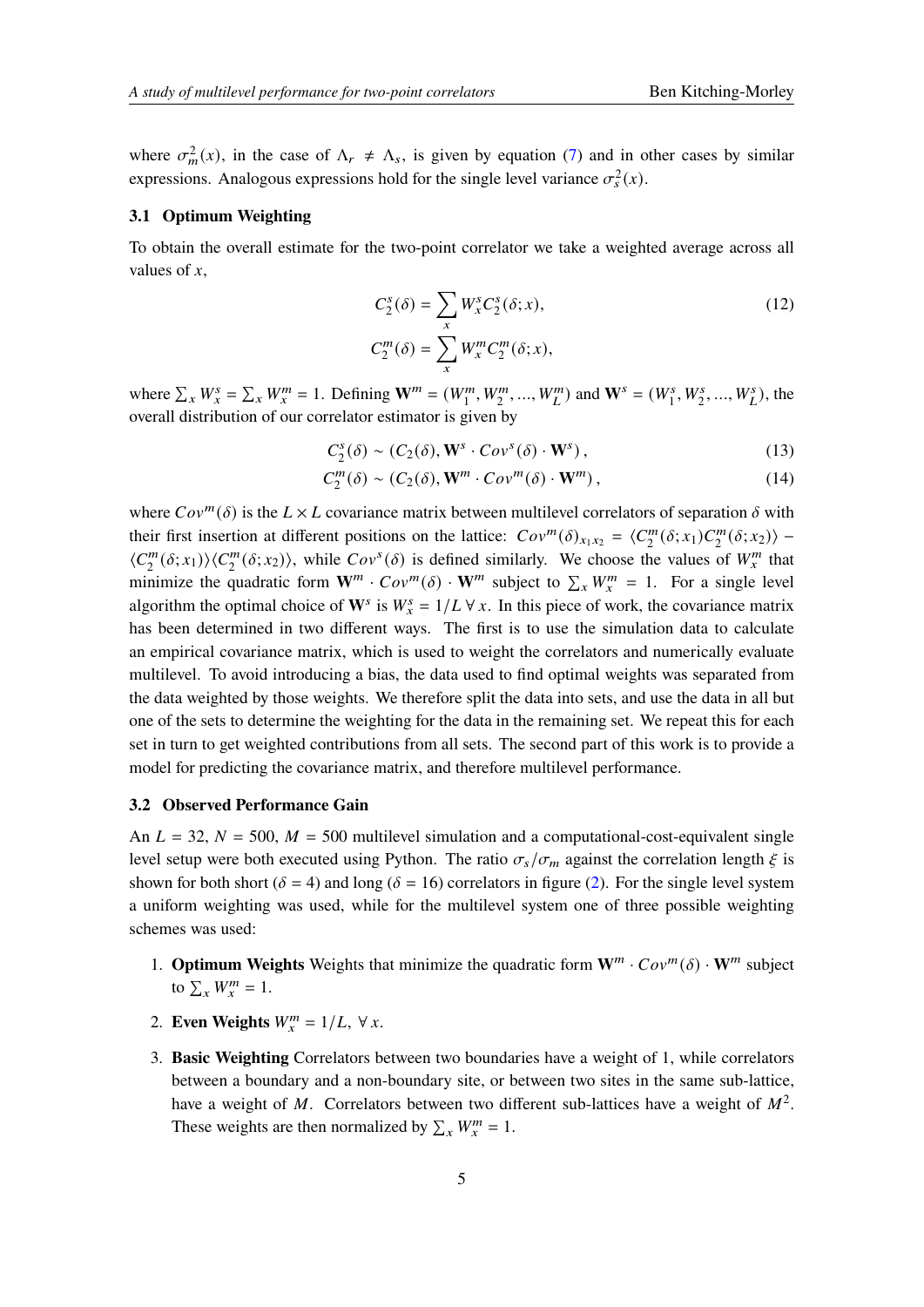<span id="page-5-0"></span>

**Figure 2:** The ratio of the standard deviation of a single level simulation and a multilevel simulation of equivalent computational time is shown against the correlation length. Here  $N = 500$  boundary configurations and  $M = 500$  sub-lattice configurations were used on a 32  $\times$  32 lattice. The black-dashed lines represent the theoretical best and worst performance scenarios for multilevel.

When the correlation length is small compared to the lattice size a multilevel algorithm performs better than an equivalent single level one, while for larger correlation lengths it performs more poorly. When the correlation length is large, the sub-lattice field values are almost entirely determined by the boundary meaning the  $1/N$  scaling term in eq. [\(7\)](#page-2-0) dominates, causing the standard deviation of correlators to be  $\sqrt{M}$  larger compared to the single level algorithm. With a small correlation length, the sub-lattice sites are largely independent of the boundary. Since we have  $N \times M^2$  such contributions to the multilevel average, compared to the  $N \times M$  for the single level algorithm, the gives up to a  $\sqrt{M}$  reduction to the standard deviation. This theoretical upper level algorithm, the gives up to a  $\sqrt{M}$  reduction to the standard deviation. This theoretical upper bound in performance is approached by the  $\delta = 16$  correlator, but not by the  $\delta = 4$  correlator, as the shorter correlator involves multilevel interactions between field insertions closer to the boundary, and fewer contributions in general. In the limit  $\xi \rightarrow 0$  the second effect is dominant, and multilevel performance is  $\sqrt{2(\delta-1)/L}$  poorer than expected. This behavior is acceptable as the longest correlators suffer most from the signal-to-noise problem.

We hypothesize that multilevel performance depends only on the ratios  $r_1 = \xi/L$ , and  $r_2 = \delta/L$ , or alternatively other pairs of unitless ratios formed by  $\xi$ ,  $\delta$  and L. This hypothesis was tested by comparing the multilevel performance gain for two different lattice sizes, where the ratio  $r_2$  is kept constant, iterating over different  $r_1$  values (fig. [\(3\)](#page-6-0)). Here,  $L = 16$  and  $L = 32$  systems are compared, with  $r_2 = 0.5$ . As expected the curves sit on top of eachother. In the regime where the size of the lattice  $L$  is significantly larger than the correlation length, then the most relevant ratio is  $\delta/\xi$ .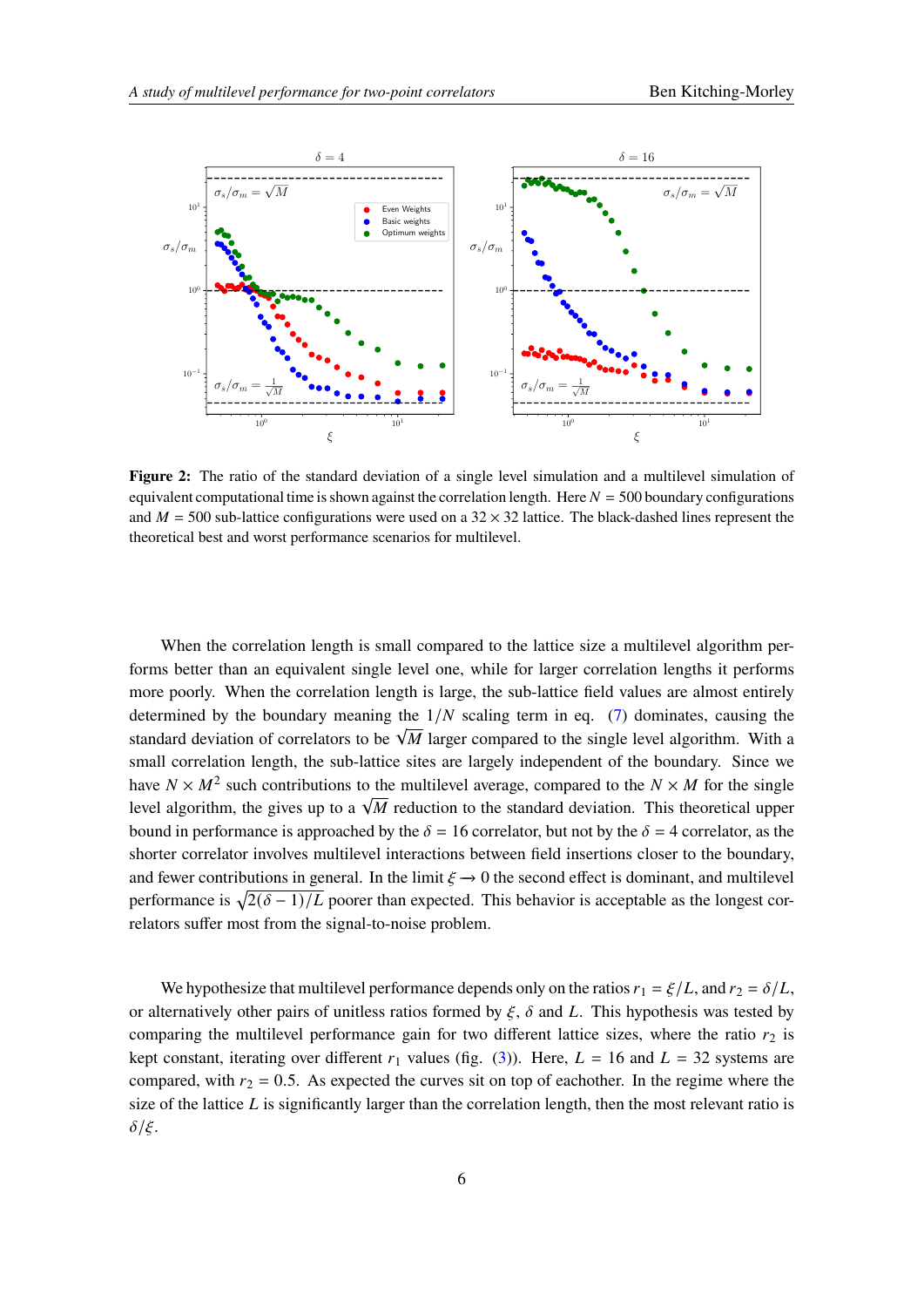<span id="page-6-0"></span>

**Figure 3:** Variation of the performance of a two-level multilevel algorithm for  $L = 16$  and  $L = 32$  lattices with  $r_1 = \xi/L$ . Using a  $\delta = L/2$  correlator with  $N = 500$  boundary configurations and  $M = 500$  sub-lattice configurations.

#### **4. A theoretical model of multilevel performance**

To calculate theoretically the standard deviation of two-point correlators in our simulations, we must predict the covariance matrices  $Cov^s(\delta)$  and  $Cov^m(\delta)$ . For example, in a single level setup, we consider four slice-coordinate field insertions at  $x = S$ ,  $x = S'$ ,  $x = T$  and  $x = T'$ , labelling them by  $\phi_i^R = \phi_i(x = R)$  where *i* indexes the boundary configuration and  $R \in \{1, 2, 3, ..., L\}$ . We are interested in two-point correlators so we take  $S' = S + \delta$  and  $T' = T + \delta$  giving,

$$
C_2^{SS'} = \frac{1}{N} \sum_{i=1}^{N_{single}} \phi_i^S \phi_i^{S'}, \qquad C_2^{TT'} = \frac{1}{N} \sum_{i=1}^{N_{single}} \phi_i^T \phi_i^{T'}.
$$
 (15)

The covariance between these two-point correlators is given by

$$
Cov(C_2^{SS'}, C_2^{TT'}) = \langle C_2^{SS'} C_2^{TT'} \rangle - \langle C_2^{SS'} \rangle \langle C_2^{TT'} \rangle = \frac{1}{N} \langle \phi^S \phi^{S'} \phi^T \phi^{T'} \rangle - C_2(\delta)^2. \tag{16}
$$

In what follows it will be convenient to normalize the fields,  $\varphi^R = \varphi^R / \sigma_{\phi}$  so that  $\sigma_{\varphi} = 1$ . This normalization will however cancel when we take the ratio  $\sigma_{single}/\sigma_{multi}$ . We use the equation for the two-point correlator in the symmetric phase,

$$
\alpha := \exp\left(-\frac{|P-Q|}{\xi}\right) = C_2(|P-Q|). \tag{17}
$$

We then enforce  $\varphi^Q = \alpha \varphi^P + f(\alpha)\epsilon$ , where  $\epsilon \sim N(0, 1)$ , so that  $\langle \varphi^P \varphi^Q \rangle = C_2(|P - Q|)$ . Taking  $\varphi^P \sim N(0, 1)$  and  $\varphi^Q \sim N(0, 1)$  we can show that  $f(\alpha) = \sqrt{1 - \alpha^2}$ . We perform this decomposition for  $\varphi^S$  and  $\varphi^T$  then repeat it when we add additional fields. For multilevel correlators it's necessary to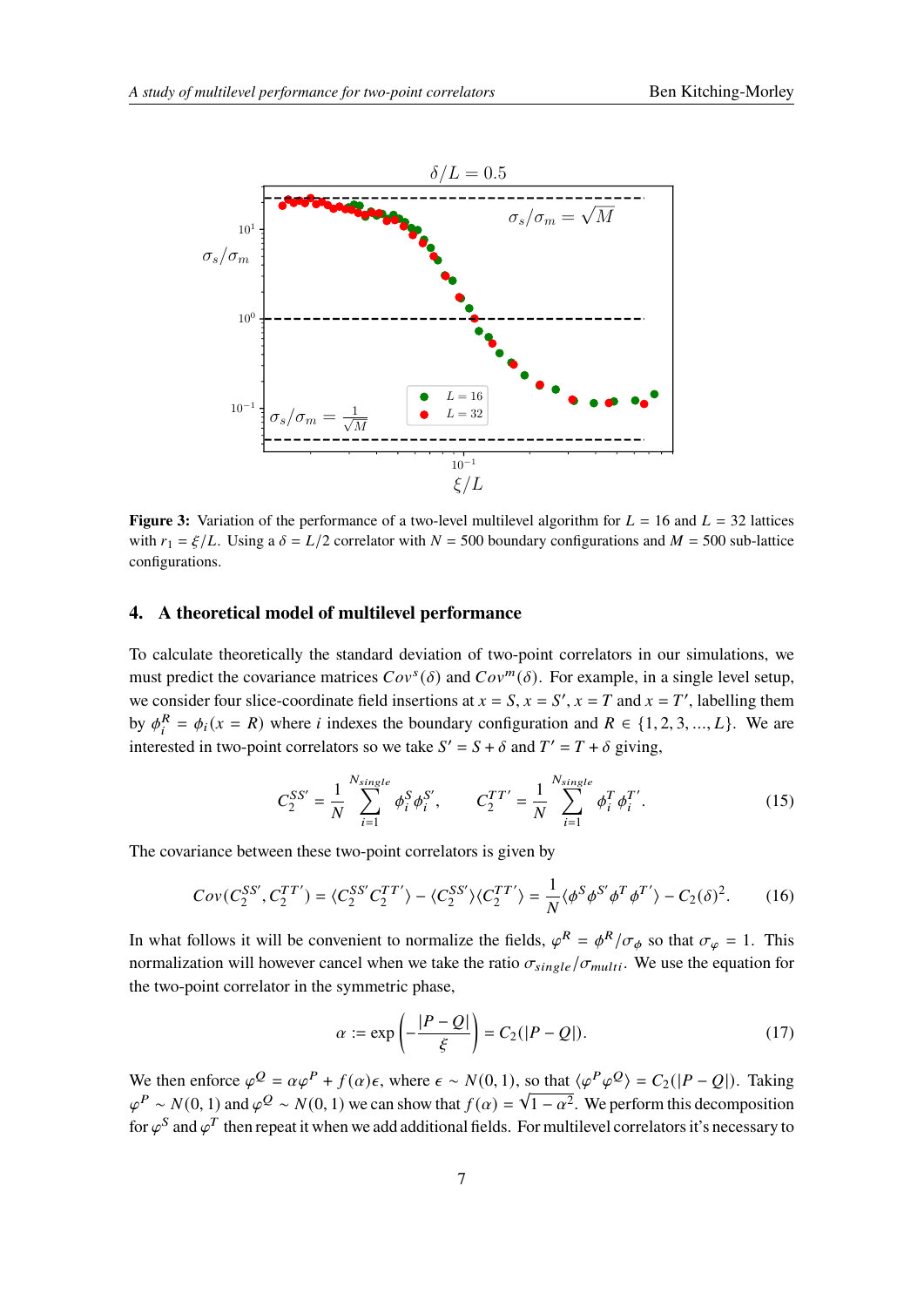<span id="page-7-0"></span>

**Figure 4:** Performance gain of a two-level multilevel algorithm against correlation length as obtained by numerical observations, and as predicted by the theoretical model of performance. In the numerical simulation a lattice of size 32 was used with a correlator separation of 16, 500 boundary configurations and 500 sub-lattice configurations.

add boundary fields into the system first, and correlate the fields in the sub-lattices to them. Further details of this model will be published in a later publication. This model performs extremely well in predicting the numerically observed multilevel performance (see figure [\(4\)](#page-7-0)). As the correlation length is increased the slice-coordinate fields become less normally distributed and the assumptions of the model no longer hold.

#### **5. Conclusions and Outlook**

In this work the performance of the multilevel algorithm in calculating two-point functions has been investigated in the two-dimensional Ising model. As expected we observe that the performance of the algorithm is highly dependent on the correlation length, with a  $\sqrt{M}$  improvement of statistics compared to a computationally-equivalent single level algorithm in the limit  $\zeta/L \rightarrow 0$ . As correlation length is increased this performance improvement is decreased, until there is a crossover regime around  $\zeta/L = 0.1$ , above which multilevel performs more poorly than single level. A theoretical model of this algorithmic performance has been outlined, and provides an excellent description of the observed performance. This model doesn't directly use the action of the Ising model, but instead makes use of the functional form of the two-point function. This work could be extended by apply